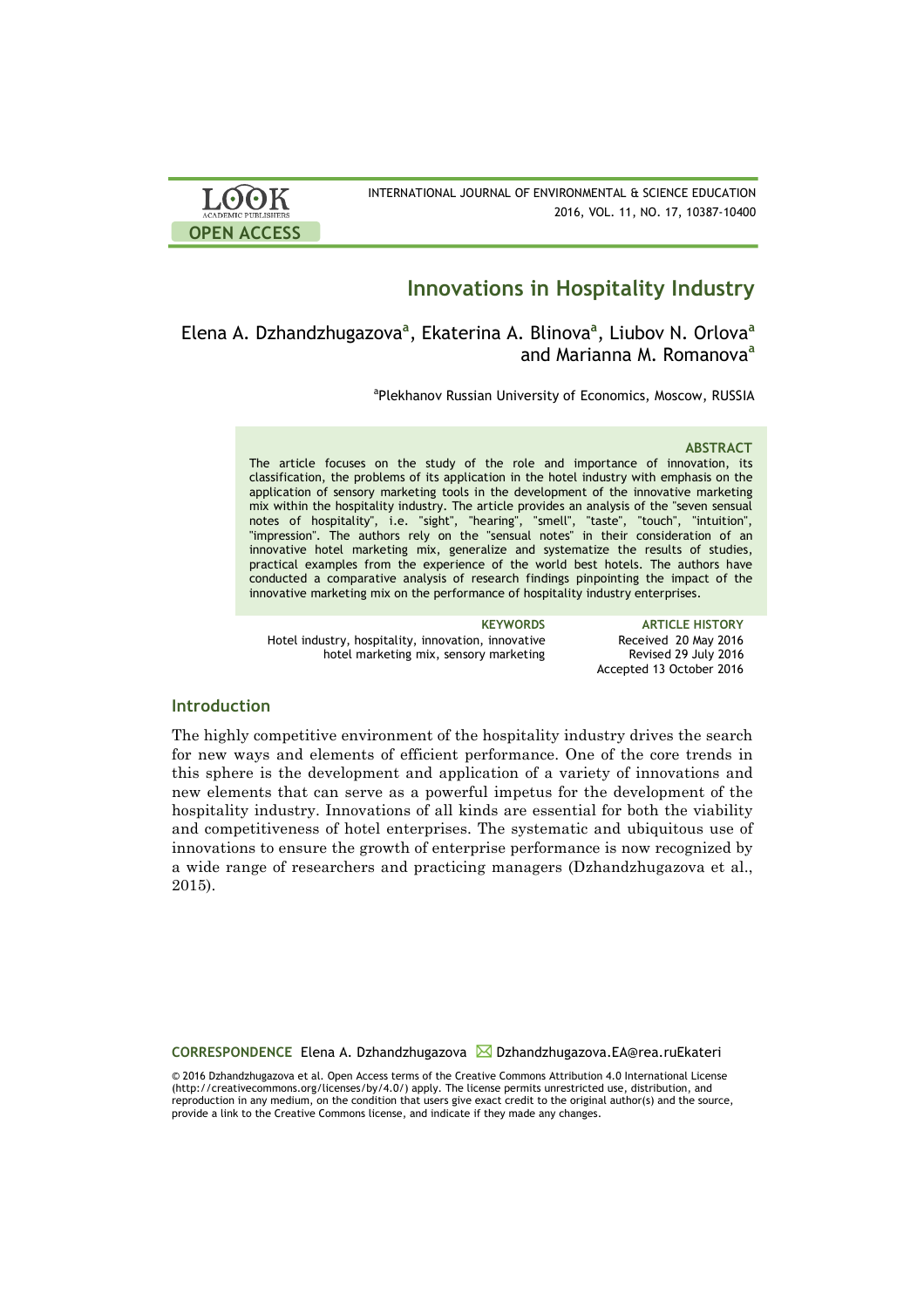There is a wide range of factors affecting the application and development of innovation, i.e. consistent industry problems, specific mentality of consumers, cultural and national quirks of the customers enjoying hotel services, etc. (Pine & Gilmore,1999)

Innovative trend in the hospitality industry is manifested through the ability to generate diverse innovations, which will ensure the successful development of a hotel (Zaitseva, 2013). The large-scale application of new knowledge, as well as its combinations, generates new services, products and technologies. If a hotel is not involved in any innovation process, its performance will sooner or later diminish and its competitiveness will be lost (Ilyenkova & Kuznetsov, 2009).

All kinds, types of innovation and the levels of their manifestation create the innovation space. Figure 1 shows the vision of innovation and innovation processes (Orlova, 2016).



**Figure 1.** Innovation space

In real life, there are evident gaps between the main stages of innovation and their application in the hotel industry. These gaps may be sufficiently and practically explained by limited funding, high investment risks, etc (Orlova, 2014).

### **Materials and methods**

The scientific tool which was selected for the study presented herein includes such general scientific and special methods as systems analysis, retrospective analysis, expert assessments and sociological calculations based on Internet surveys.

The information pool of the studywas formed with the statistical data and analysis of the Russian Federal Agency for Tourism (Rosturizm); research and development findings as well as project data developed by the Scientific and Research Institute for Hospitality Industry at Plekhanov Russian University of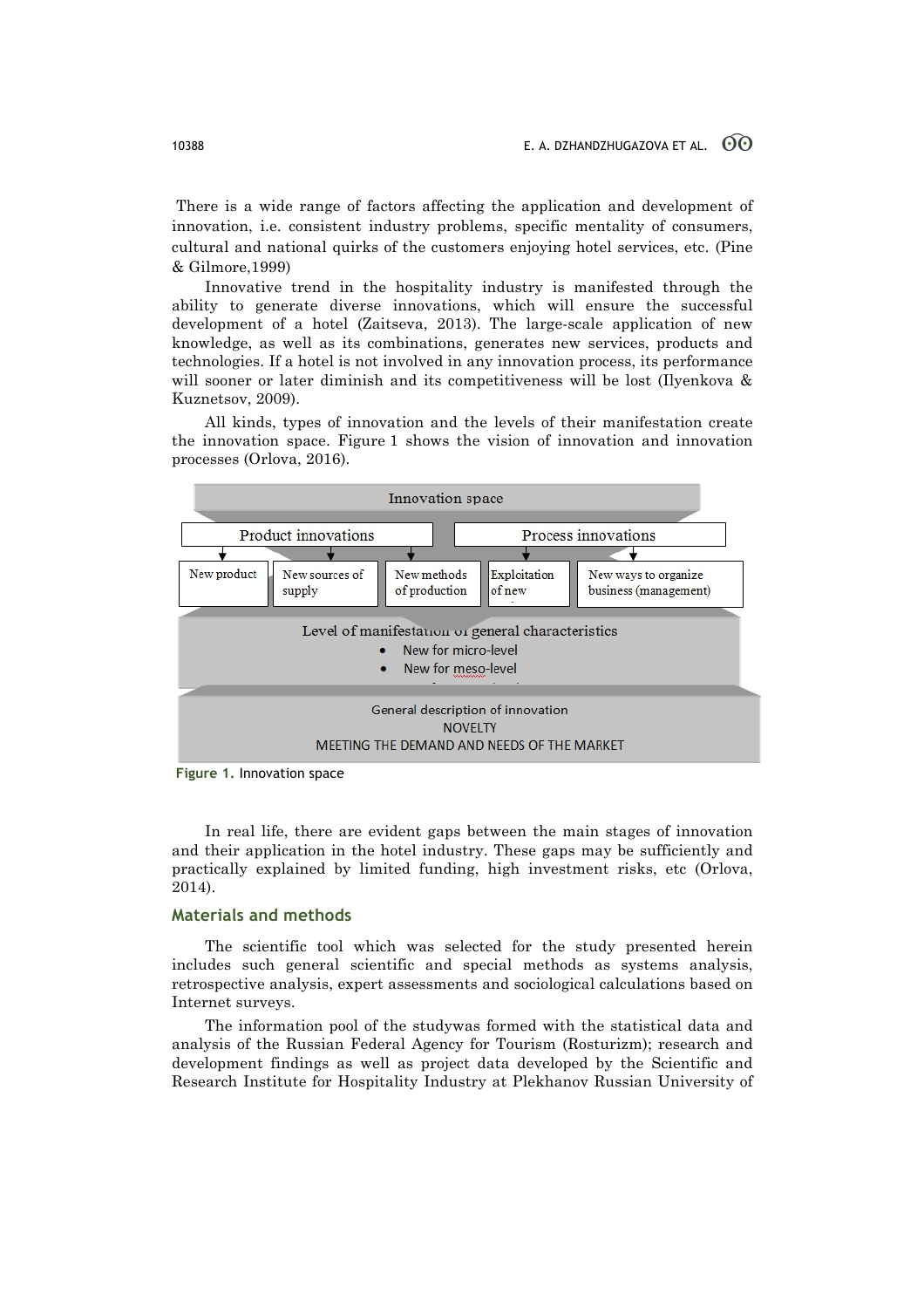Economics; publications in recognized local and foreign journals; the electronic content of Russian and foreign Internet portals.

This article is based on the research of independent research groups, agencies and companies such as US news & World Report, Milliman, Entertainment Media Research, Vision Critical, RED as assigned by PPL, DJS, Top Hotels, Smell and Taste Research Foundation, TripBarometer. With the informational support of Top Hotels, the authors have made a number of sociological calculations based on online surveys among hotel customers. The surveys aimed to identify the attitude of the consumers of hotel services to the quality of service. The key question in the surveys was, "How would you describe "high-quality service"?".

### **Results and Discussion**

### *Innovations in hotel operations*

The ability to analyze customer feedback enables hotels to maintain a certain number of guests; the key criterion of efficiency is primarily how satisfied the guests are with the hotel services. The retrospective analysis of the attitude of hotel guests to the hotel service quality conducted in 2000 and 2016 showed the ongoing sensitivity of guests to the quality of service.

The research published in 2000 by the reputable media company US news & World Report proved that hotels lose the major share of their clients due to the poor quality of service. Those conclusions were based on the response analysis of the question, «Why do hotels lose their customers?" (Dzhandzhugazova, 2005).



**Figure 2.** Distribution of responses to the question, "Why do hotels lose their customers?"

The above survey results confirm the importance of the personalized service; nearly 14% of the respondents were disappointed with the service quality. The hotel services market is changing constantly; customers grow tired of the standard hotel services and tourists demand additional outside-the-box services, which leads to a higher competition in the hotel market. Consumers are no longer satisfied with a comfortable and well-furnished room, they need to be impressed, convinced and even won over (Ambler, 1999). The standard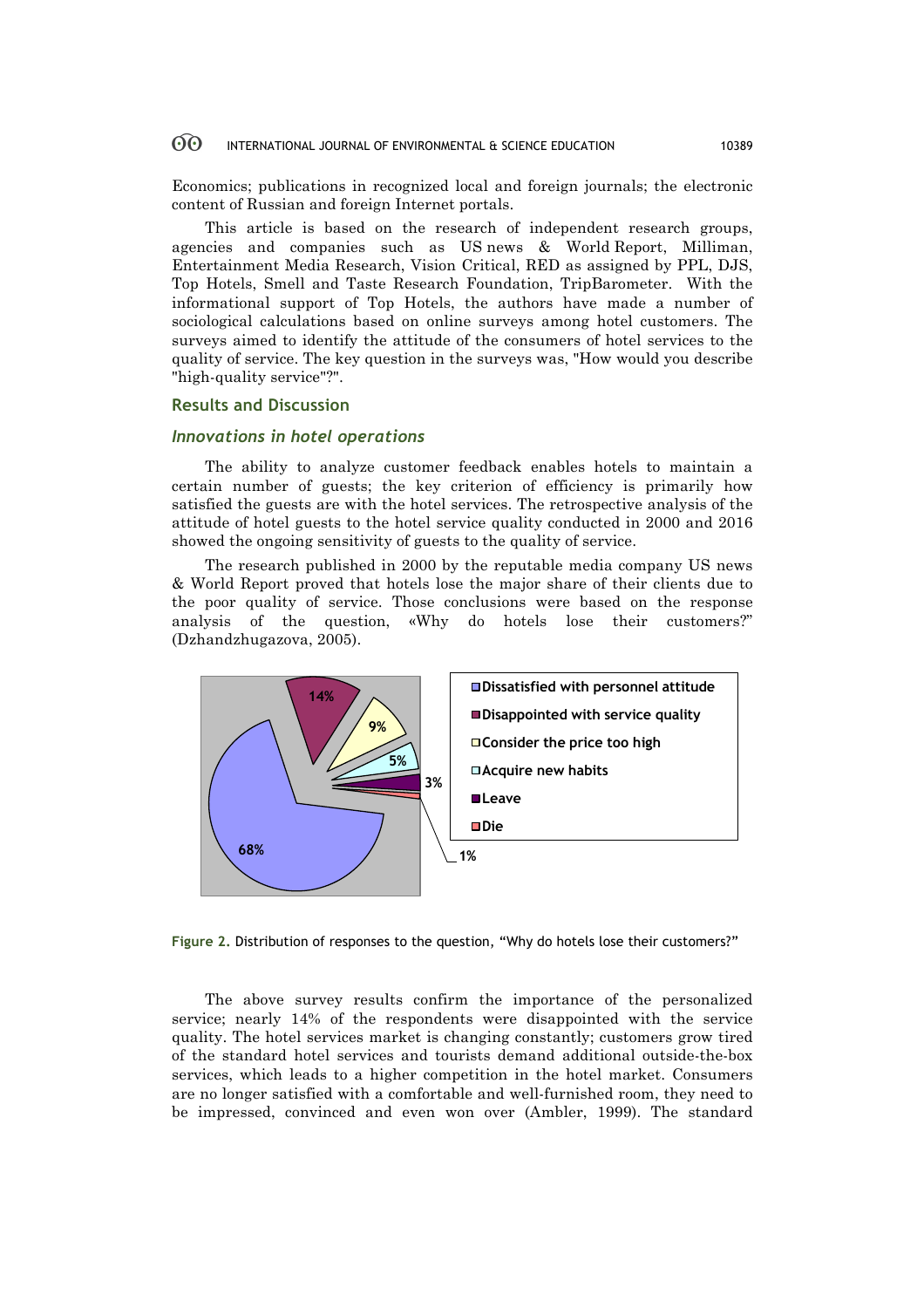procedure here is to analyze the factors of the competitive potential that enterprise structures possess. When such potential is properly managed, the above factors enhance the competitiveness of an enterprise in modern conditions (Orekhov, 2014). Hotels have to keep improving their services and increasing their quality through innovation management, because the needs of customers are ever-changing, new habits are acquired (5%).

Innovation in the hospitality industry depends on the creation of intangible assets, which means providing the consumer with a benefit worth paying for. In this regard, the intangible assets may be good mood, spiritual or cultural development or the provision of a unique experience (Dzhandzhugazova et al., 2016).

The innovative activity is multifaceted and covers a variety of sectors, whereas the innovations can be manifested in many forms. Foreign and Russian scientists (Schumpeter, 2007) have developed various classifications of innovations to regulate the concept. According to the classification of J.A. Schumpeter (2007) innovation may refer to: new products, new sources of supply,new methods of production, the exploitation of new markets and new ways to organize business (management).

However, all classification criteria cannot reflect the nature and characteristics of innovations in hospitality industry in its entirety. We believe that the most suitable in this regard are the following classification criteria: type of innovation, depth of changes, continuity, type of novelty to the existing market and innovation time-to-market (Romanova & Chernova, 2015). It should be noted, however, that few innovations may be characterized using only one of these criteria; most innovations manifest two or three.

The following table describes the specific ways of implementing different types of innovations in the hospitality industry.

|               | No. Innovation type Description                  |                                                                                                            | Specific ways to implement in<br>hospitality industry                                                                                                                                                                                                               |
|---------------|--------------------------------------------------|------------------------------------------------------------------------------------------------------------|---------------------------------------------------------------------------------------------------------------------------------------------------------------------------------------------------------------------------------------------------------------------|
| $\mathbf{1}$  | Material<br>technical<br>innovations             | and Creating<br>new<br>products,<br>services<br>technologies, new ways to accommodation<br>old ones        | materials, Expanding<br>of<br>the<br>range<br>and specialized<br>equivalent<br>and<br>facility<br>deliver services, improving the typesaccording to the needs of<br>tourists                                                                                        |
| $\mathcal{P}$ | Economic<br>innovations                          | buy and sell goods, and the hospitality industry<br>economic processes following<br>the innovation process | The emergence of new markets Expanding the hospitality industry<br>caused by the introduction of organizations from the center to<br>new products or technologies, the periphery, erasing "blank<br>the creation of new ways to spots" in the geographical space of |
| 3             | Organization<br>and<br>management<br>innovations | working process                                                                                            | New solutions and approaches Implementable in the form of<br>in managing or organizing the improving the hospitality models<br>used by organizations (European,<br>American,<br>Asian,<br>Eastern<br>European models)                                               |
| 4             | Legal innovation New                             | laws<br>or<br>introduced,<br>well<br>as<br>significant<br>changes<br>in                                    | regulations Simultaneously implementing the<br>as international conventions<br>and<br>the national legislation in the field of                                                                                                                                      |

**Table 1.** Innovation types in hospitality industry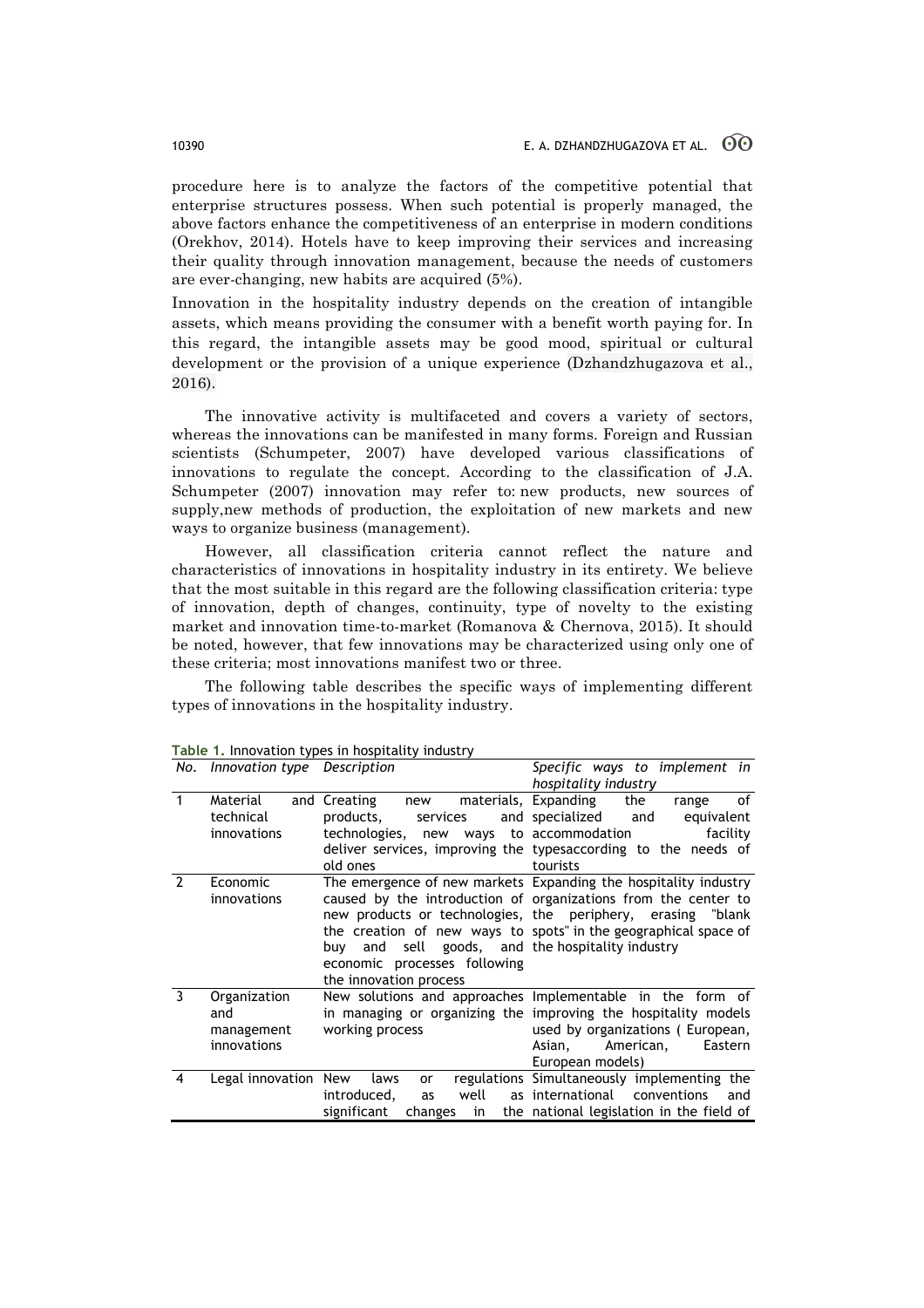|   |                          | existing ones                                                                                                                                                                                                                             | the<br>hospitality,<br>integrating<br>national legislation into<br>the<br>system of international law                                                                                                                                                                     |
|---|--------------------------|-------------------------------------------------------------------------------------------------------------------------------------------------------------------------------------------------------------------------------------------|---------------------------------------------------------------------------------------------------------------------------------------------------------------------------------------------------------------------------------------------------------------------------|
| 5 | Social<br>innovations    | which the society faces                                                                                                                                                                                                                   | New ideas and solutions with Implementing new concepts based<br>the purpose of addressing the on the expanding types of tourism<br>social and cultural challenges (business tourism, educational<br>tourism, eco-tourism, pilgrimage,<br>etc.)                            |
| 6 | Marketing<br>innovations | marketing<br>encompassing the<br>new sales techniques and concept of sensory marketing<br>(services)<br>product<br>presentations, presenting and<br>promoting<br>them<br>the<br>on<br>developing<br>markets.<br>new<br>pricing strategies | New or significantly improved Implementing the results of<br>methods, market research, experience<br>major shared by experts, research by<br>changes in the design and competitors, etc., for instance,<br>packaging of products, applying developing and introducing the |

# *Key components of the innovative marketing mix within a hotel*

The data of online surveys conducted by the authors in 2016 with the support of Top Hotels in the form of a poll with the participation of 654 respondents evidenced that modern consumers appreciate high-quality service: responsiveness of the staff and their readiness to assist (60%) as well as the individual approach (8%). This transcends the comfort level indicator, which is a significant litmus paper for the quality of hotel services.





To date, quality service is based on a new system of relations integrating non-standard methods and approaches and providing a new perspective on hospitality marketing mix. These methods include interesting architecture of hotel buildings, modern landscape design, attractive interiors and a variety of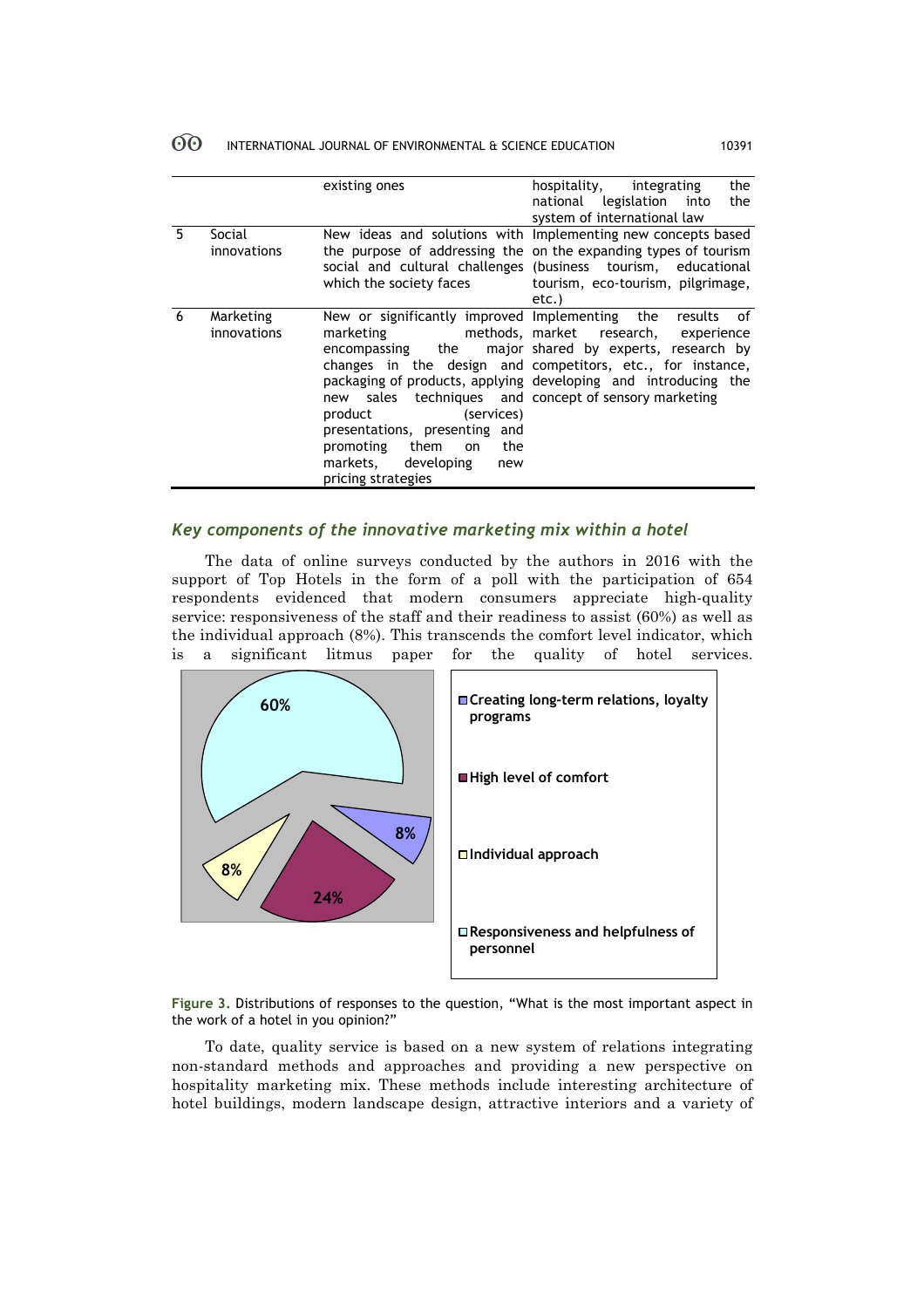technological innovations ranging from the common Wi-Fi to the integrated innovative smart house technology (Dzhandzhugazova, 2013)**.** However, hotel guests are still people who want attention, warm welcome and care, but now those desires are satisfied with the help of innovative solutions creating almost any atmosphere and affecting an array of human feelings and emotions. This approach underlies sensory marketing, which studies the impact on feelings and the emotional state of consumers targeting the increase in sales (Ambler, 1999). Marketers believe that sensory marketing helps a person develop a direct association of certain brands with melodies, sounds and smells. The main objective of sensory marketing if to improve the mood of consumers.

The innovative hotel marketing mix called Seven Sensual Notes of Hospitality provides a new vision of the marketing mix and its correlation with the sensual sphere of a human being (Dzhandzhugazova, 2015):

Sight – architecture, painting, interior.

Hearing – music, radio, TV.

Smell – scents.

Taste – food, gastronomy.

Touch – softness, luster, warmth and texture.

Intuition – peace, security, caring.

Impressions – emotions, feelings, and experience.

*Sight* is the first "sensual note" of hospitality; it appeals to the ability to see the environment, to assess the form, scope and composition of the surrounding objects, focusing the attention on the original architecture of a hotel, the balance of interior design and decoration. Hotels are developed by the most fashionable architects and designers offering the most advanced trends in the global hospitality industry. They have credit for the gaining momentum of design hotels which generated the concept of a "boutique hotel" characterized by absolute uniqueness.

Urs Karli, the famous experimentalist in the field of hospitality and gastronomy, remarked that the trend of boutique hotels is quite natural, and the demand for them will keep growing in the next 25 years. A hotel is conceived and created as a design object where everything – from the rooms layout to the last latch – is developed by a designer. The most illustrative example of such an approach is Ian Schrager boutique hotels entirely decorated by Philippe Starck.

A boutique hotel, by contrast to the concept of hotel chains where all hotels are decorated in the same style, is designed for a new category of travelers. These people aspire to the highest quality of service; their choice of a hotel is based on the main criterion of style, design and atmosphere. A striking example of that approach is Bulgari Hotel Milano as the embodiment of a dream design (Bulgarihotels, 2016). Expensive and rare material is used in the finishing, modern Italian furniture creates interiors. In developing the hotel concept, the designers implemented the key creative idea of Bulgari House, the famous jewelry store, stressing the majesty of monumental stone against the background of gold glitter. Based on the jewelry concept, the hotel looks like a beautifully faceted gem immersed in the spectacular atmosphere of the best Milan attractions – La Scala opera house and the richest Brera Botanical Garden – of the most refined quarter of the Lombardy capital.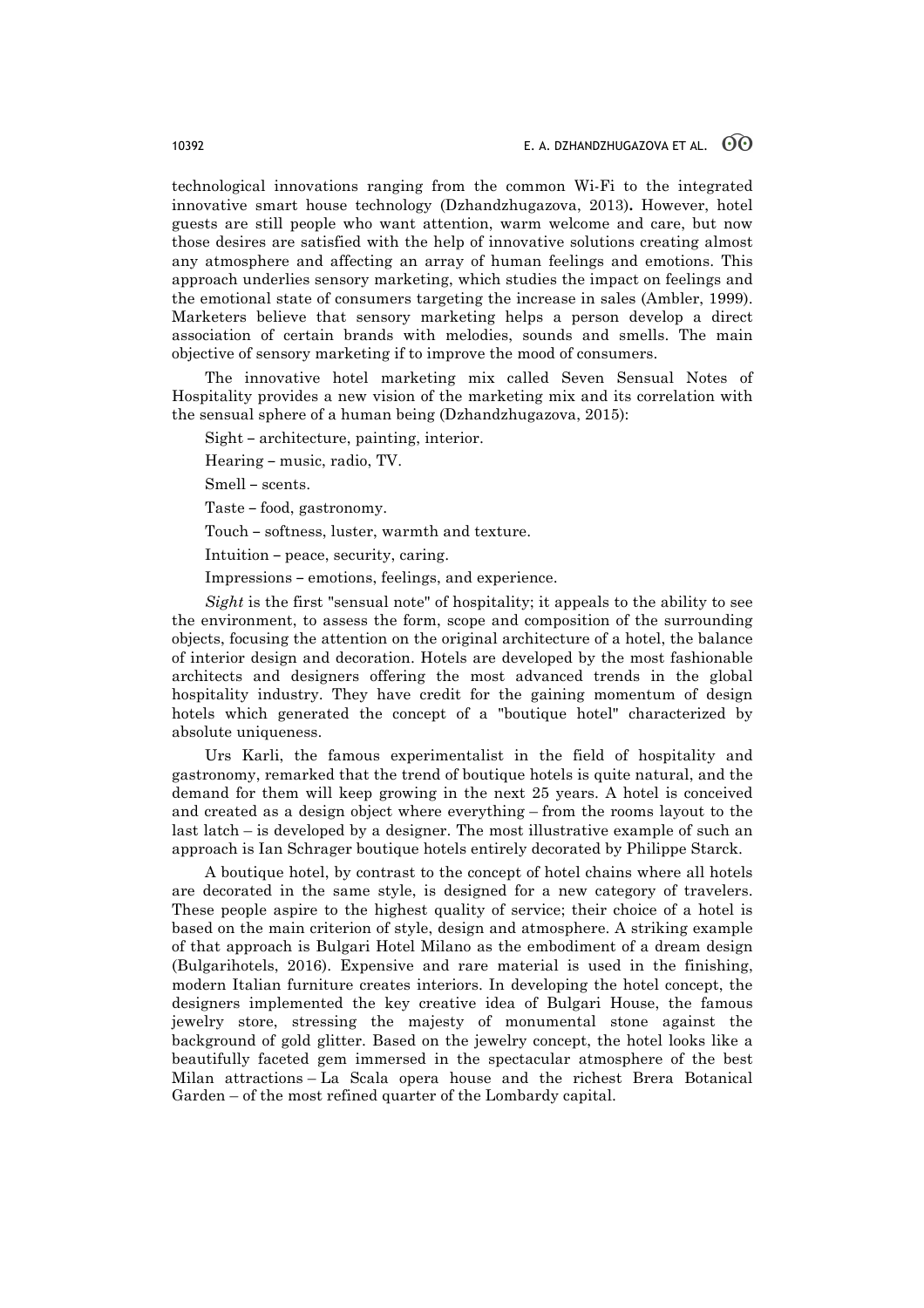The *Sound of Music* is the second "sensual note" which rests on a person's ability to hear a variety of sounds and melodies. The modern cafés, restaurants, hotels and stores tend to use pleasant background music. The practical marketing proves that music helps create a positive response from the customer and make them more benevolent to the products and services offered. The method of "musical suggestion" was applied as early as the beginning of the twentieth century by the American researcher George Sklaur, who founded one of the first record companies for the production of a so-called functional music – Muzak.

Six large-scale studies of the impact of music on customers and staff were conducted over the recent years. The first large-scale study was undertaken by Milliman, an independent British company, in 1982. The next two were carried out by the research group of Entertainment Media Research in 2009 and 2010; the fourth one was the fruit of Vision Critical in 2012. In May 2013, the research company RED was assigned by PPL to interview customers and employees of British travel companies. In 2013, DJS agency examined over 600 businesses in the West Midlands (Radio-mall, 2016).



**Figure 4.** Distribution of responses to the question, "What is the effect of good music in hotels?"

The above findings have shown that 75% of hotel guests like to listen to the background music in lobbies, bars, restaurants and public areas.

More than one out of four people would choose to pay at least 5% more for food or drinks in a hotel restaurant or a bar, if there is music playing.

Functional music is a particular necessity in modern hotels in a variety of areas:the lobby, restrooms, elevators, hallways, spa-centers, etc. Experience shows that those segments of the hotel space form a general impression of the guest about the hotel. However, the choice of functional music, as well as other sensory marketing tools, depends on the types of the hotel space: open space and private space. Luxury hotels carefully consider all options of functional music even for lavatories in an attempt to drown any unpleasant or disturbing sounds. Music also affects the behavior of hotel clients: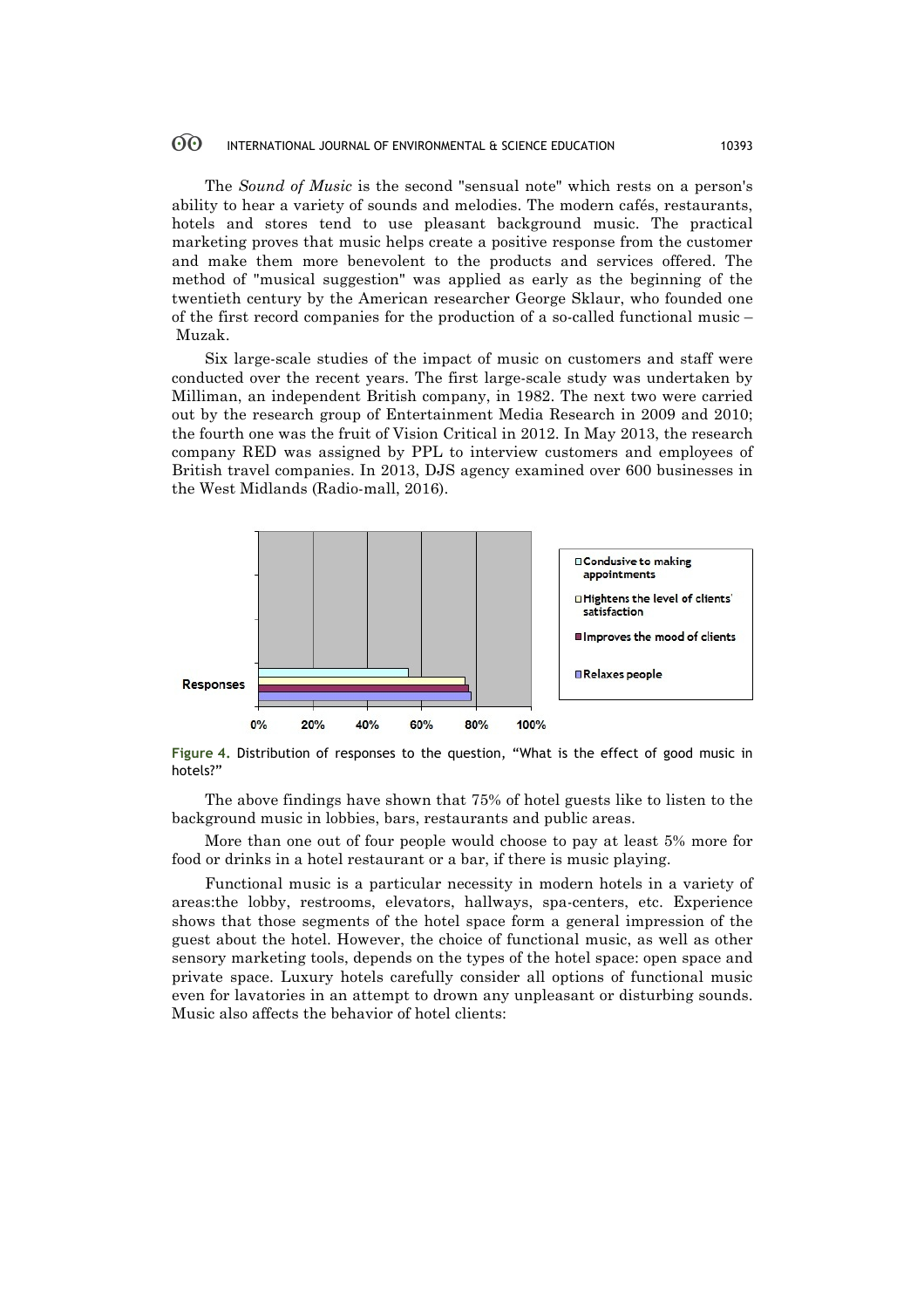

**Figure 5.** Distribution of responses to the question, "What impact does the music in hotels have on the behavior of people?"

The study leads to the conclusion that the hotels which "envelope" guests with music can have a positive impact on customer loyalty and improve the profitability.

The most famous company offering a selection of unique musical settings for hotels is Prescriptive Music. Music is not selected randomly, rather it centers on the target audience, the type of room and the time of day. The essence of such innovative approach is a unique selection of non-recurring tunes for each individual hotel chain, whereby the music is never tiresome. To that end, sufficiently large lists are compiled, for instance, 200 pieces per 3 hours. As a result, one will not hear the same song twice in one day.

InterContinental hotel chain carries out a special ethnographic research to choose music which would suit its multinational clients. Further, Fairmont Hotels introduced a new loyalty program bonus – access to your favorite music in your room if you are a member of the loyalty program. Naturally, such caring and personal approach to loyal customers increases brand loyalty (Mobile Marketer, 2016).

Hotel musical theme is not exhausted at this point, since hotel brands also use voiced logos, musical advertising slogans and jingles (promotional songs). All of those elements of hotel functional music usually comprise a part of the advertising message and perform the functions of marketing communications. In these cases, the selection of music is either of a subjective or corporate nature, although there are exceptions to the rules. The famous single Hotel California by Eagles released in 1976, although not dedicated to any particular hotel, let alone advertising any, has become the unofficial anthem of all hotels in the world.

Magic of hotel aroma is the third sensual note of hospitality based on the sense of smell, since fragrances, as well as sounds, may be associated with brands. Aromamarketing is an important section of all sensory marketing, because odors remain in our emotional memory for a long time and may even intensify it. It is important to bear in mind that our memory stores the association of smell with a specific context. According to Martin Lindstroem, the expert in the field of branding and the author of Brand Sense, smell intensifies the emotional impact by 75% stronger than any other human senses and has the second degree of importance (Aromamarketing, 2016).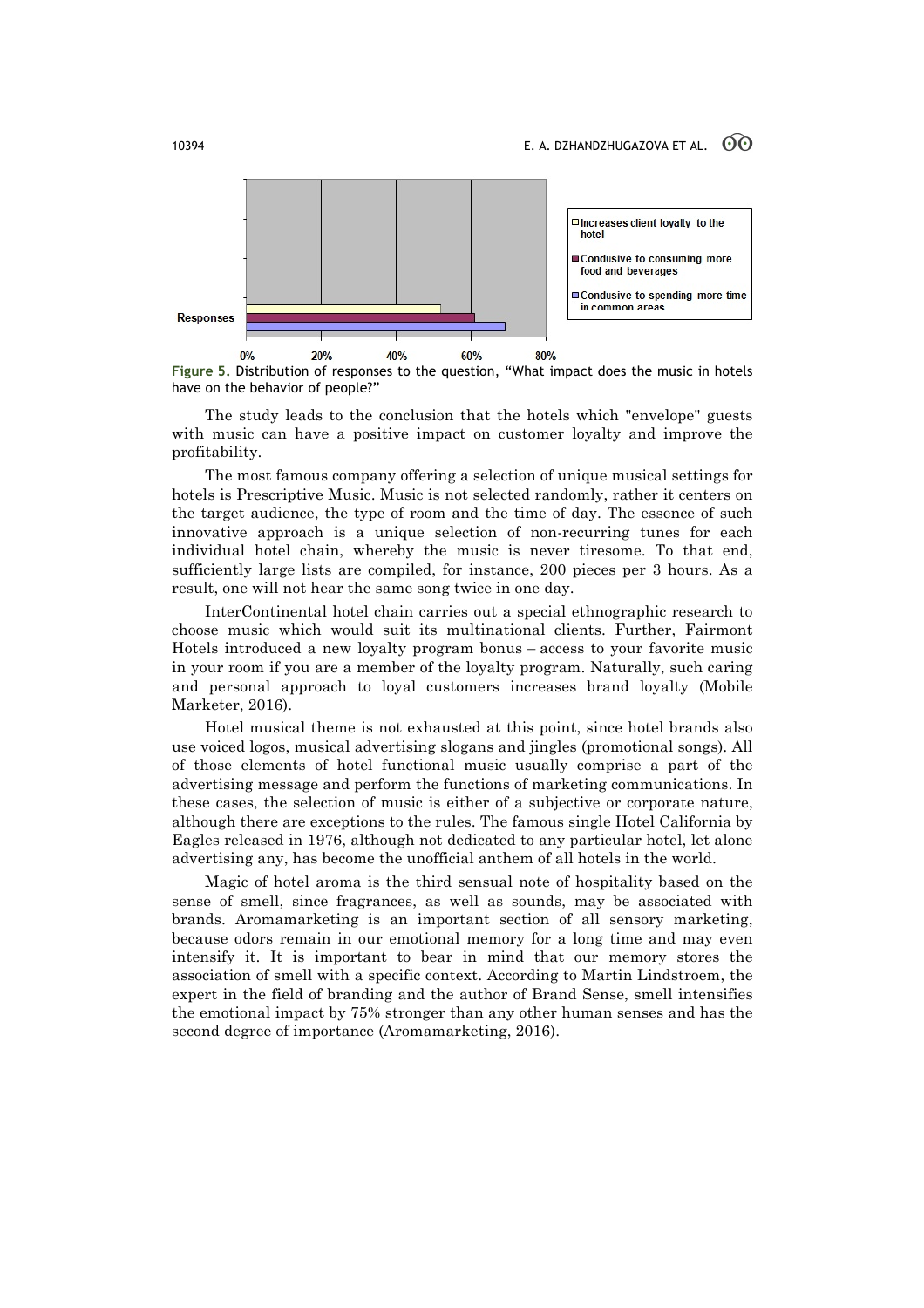| Parameter                                                |           |
|----------------------------------------------------------|-----------|
| Prolong the time during which a guest stays in the lobby | by 15-20% |
| Increase sales                                           | by 10-30% |
| Diminish the stress level of a client                    | by 20-30% |
| Increase repeated attendance                             | by 15-20% |
| Improve the performance of employees                     | by 20%    |
| Reduce the number of errors                              | by $20%$  |

**Table 2.** What can an aroma do for business?

Research data shows that Aroma marketing is currently an innovative way to attract new customers and increase the loyalty of guests by means of special fragrances in hotels.

Dr. Alan R. Hirsch, the founder of Smell & Taste Treatment and Research Foundation, undertook a study among 989 Americans (Prohotelia, 2016). He asked to name their favorite smells from childhood. Responses demonstrated that people born in the period from 1900 to 1930 remember the natural scents: grass, trees, horses, homemade cakes. Those born after 1930 named artificial odors Play-Doh, Crayola, Keds, SweetTarts. Hirsch concluded that people now more than ever remember artificial scents associated with brands, which means that companies ignoring such connection may risk falling behind the market.

Aromamarketing is now widely applied in the hotel industry for a reason. For example, Holiday Inn uses fragrances in combination with selected music. The company uses different fragrances depending on what happens and where. The aroma of roses, for example, is used for weddings; leather scent is present during meetings and business negotiations; in the morning the air with a mixture of chlorine is blown through the air system to create a sense of cleanliness (Best Hotels of the World, 2008).

When a Holiday Inn hotel in Paris used the Hawaiian Rose fragrance developed individually for that hotel, the statistics showed a clear increase in repeated visits by almost 23%.

It is especially important to choose the right fragrance for a respectable hotel intending to emphasize the atmosphere of luxury and refinement, because the aroma itself is the sensation. Experts in hospitality industry understand that people do not come to a five-star hotel because they have nowhere else to stay. They come there to immense themselves in an atmosphere of well-being and peace of mind. For instance, Montcalm, one of the most expensive five-star hotels in London, developed the following concept of scents. They offered each guest to recreate a comfortable, individual atmosphere in their rooms. To this end, each of the rooms had special equipment installed, and guests were offered to choose one of five fragrances at the reception. The experiment revealed that the Hindu felt more comfortable if the room smelled of spices, incense, i.e. the smell of their homeland, and the French felt at ease in the atmosphere of France. Thus, every guest could choose a scent according to their preference.

The manager of Marriott Grand Hotel on Tverskaya Street in Moscow was familiar with the aroma marketing technology, and upon taking control of Marriot, decided to improve the service and take it to the global level. His main objectives were to create the "welcome effect" in the lobby, to increase the comfort of non-smoking guests and to eliminate kitchen odors. Throughout a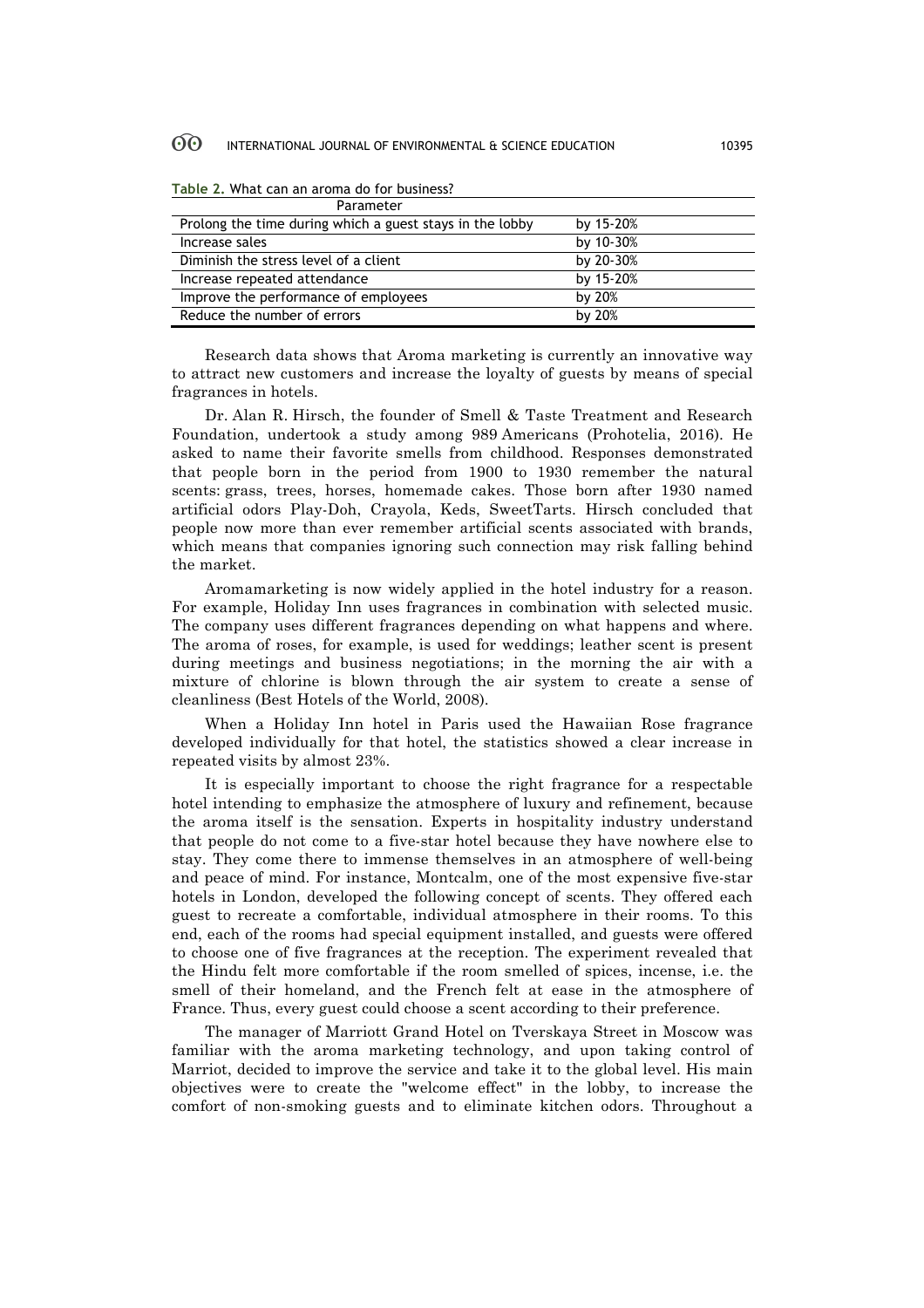year, the aroma technologies of many companies which promised to solve all problems were tested by Marriot. After three months of testing Marriot signed a contract with Aromaco for the provision of services, namely aromatization of the lobby, restaurant areas and the bar. After several months of collaboration Aromaco experts added the aroma therapeutic "energizing" fragrance to the basic aroma of figs, which is distributed in the fitness and SPA area (Aromaco, 2016).

Now, upon entering Marriot Grand Hotel, guests are immersed in a pleasant and delicate aroma of figs, which helps them feel the luxury that is the hallmark of Marriot hotel chain. And the fitness and SPA area offers guests an exhilarating and energetic mix of figs and "energizing" aromas, which adds strength and vigor.

Aroma marketing is essential for Russian hotels because many buildings were built in Soviet times and now have a specific musty smell, which certainly does not make the guests happy. Here, the most appropriate method would be to use nano-aromatizing technology, performing a complete absorption of odors in a room. Thus, Izmailovo Hotel in Moscow, Vega building, has been using this innovation for quite a while now.

*Taste the hotel* is the fourth sensual note of hospitality, where taste is manifested in cuisine and gastronomic traditions of a hotel. It is common knowledge that taste sensations as well as smells can evoke associative connection with some events or objects. Four basic types of taste are sweetness, bitterness, saltiness and sourness; they are able to render the most subtle and various sensations, which may likewise be associated with brands. Taste is indispensible in setting the emotional tone. Taste along with the sense of smell has proved to affect the sharpness of sight and the acuity of hearing, the degree of skin sensitivity and overall state of the human emotional sphere. Sweet, pungent, astringent, tart, slightly sour or bitter tastes create a certain attitude and complete the sensual picture of the world.

According to the results of TripBarometer-2015, the world's largest study of trends among hospitality enterprises and travelers, travelers are willing to spend the same amount for dinner in the restaurant and accommodation in the hotel –  $41\%$  (Fig. 5).





In the hotel industry, cuisine is a key element of hospitality: the gastronomic component of a hotel sometimes becomes the decisive factor in assessing the quality of hotel services. At the same time hotel cuisine is, without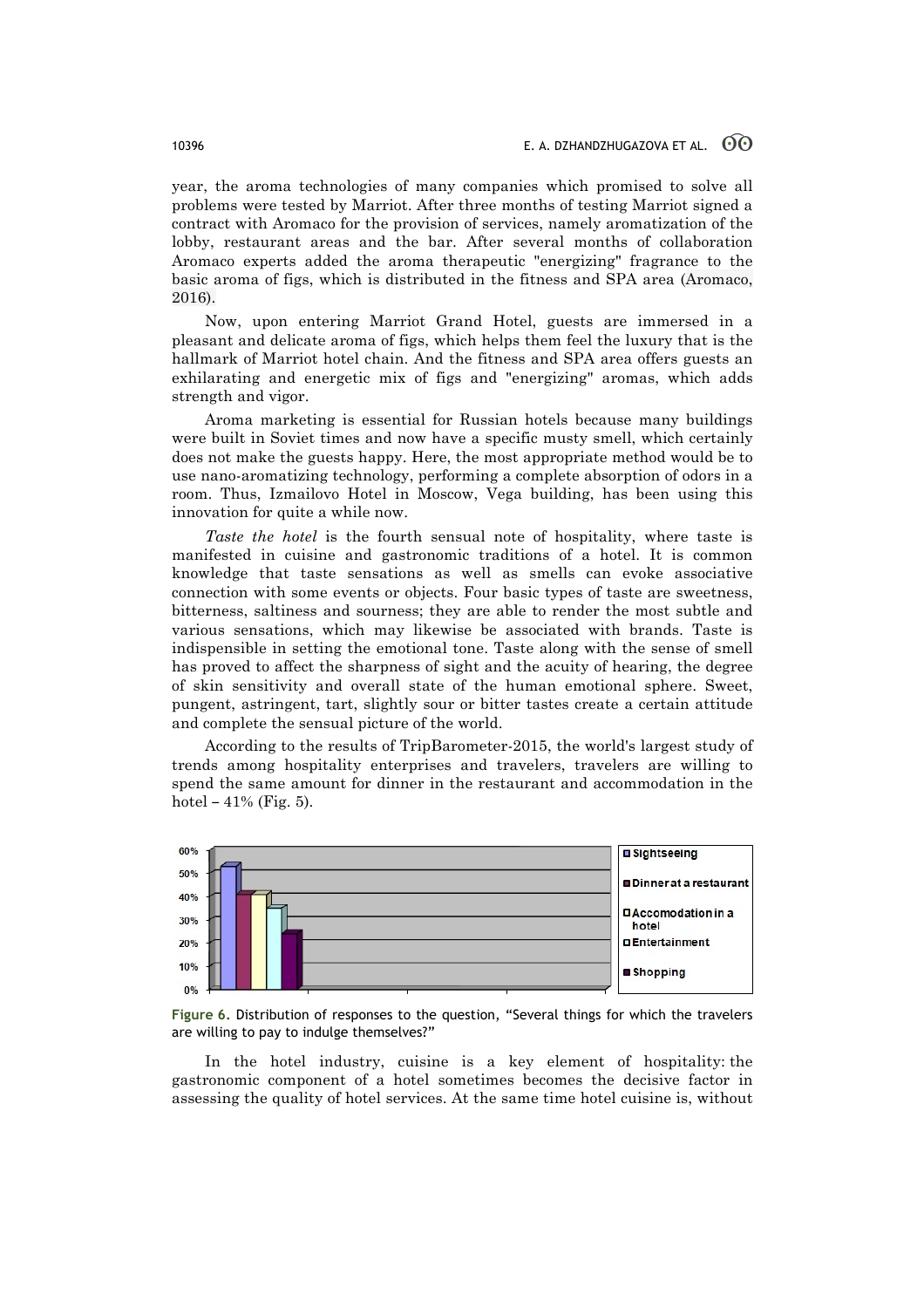exaggeration, a world of its own created throughout years, decades or even centuries (Aromagroup, 2016).

The history of the hospitality industry knows examples where a famous dish or dessert creates the brand of a hotel. Thus, the old Sacher hotel owes its status as one of the main attractions of the Austrian capital to the famous cake, which was created by a young pastry chef Franz Sacher. In 1832, the Austrian Chancellor Metternich was impressed by the taste of that new dessert, and since then an unknown chef became famous all over Europe. Later he founded a whole dynasty of confectioners and hoteliers and opened the legendary hotel called Sacher. Original Sacher – Torte, the famous cake, remains the key advantage of the hotel. The cake is made according to the original recipe and sold only in the cafe ofthe hotel – Cafe Sacher Vienna. The recipe of the Original Sacher-Torte has been kept a secret since its invention in 1832, but anyone can enjoy the dessert as well asbring the traditional Viennese cake as a souvenir from Austria.

*The hotel on the "tip of the fingers"* – is based on the fifth sense, i.e. the sense of touch, allows one to feel the surface of various objects. The perception of the surrounding elements with the help of touch helps assess their shape, size, texture, consistency, temperature, dryness or humidity, as well as their position in space. Tactile (haptic) sensationsare a form of skin sensitivity and may be manifold, significantly complementing the picture of the world. Furthermore, the physical contact is essential in selecting goods and service. The feeling of softness, gloss and cozy warmth of familiar textures give a nostalgic sensation. This is why digital photos cannot fully replace conventional photographs, and ebooks are no substitutes for paper books with their pleasant rustling pages and a hard, well-glued spine.

The hotel business never misses the opportunities created by the sense of touch. An experienced hotelier knows that a guest can learn plenty about the hotel, or, so to say, "read" it with their fingertips. Bruno Borrione, a designer who developed the concept of Le Placide hotel in Paris, found an interesting design solution combining many types of textures. This small hotel emanates coziness of a family home from its every element, be it the bleached, slightly rough facade, clay pots rough and porous to the touch, or smooth wooden shutters. This hotel is quiet and comfortable rather than trendy or pretentious. There is, however, modesty of the highest quality: velvet sofas, large cushions with convex patterns one can feel, stone floor with half-worn vintage patterns, an original staircase with wrought iron railings. (Best Hotels of the World, 2008)

Having described the five sensual notes of hospitality based on our common sensations –visual, auditory, olfactory, gustatory and tactile – wehave not yet exhausted the array of human capabilities in the sphere of sensations.

*Intuition*, called the sixth sense, is important in any business, in the service sector especially. Intuition, Latin for "contemplation", enables a person to achieve the necessary understanding of a situation without any logical analysis. In this case, strict logic gives way to insight, or a so-called "instinct", which becomes an essential product of past experience. The role of intuition is great and even indisputable, since intuition is the way for a person to be in the right place at the right time, make non-standard solutions and find the shortest ways to the goal, relying on the results of past experience, which are hidden in our sub consciousness.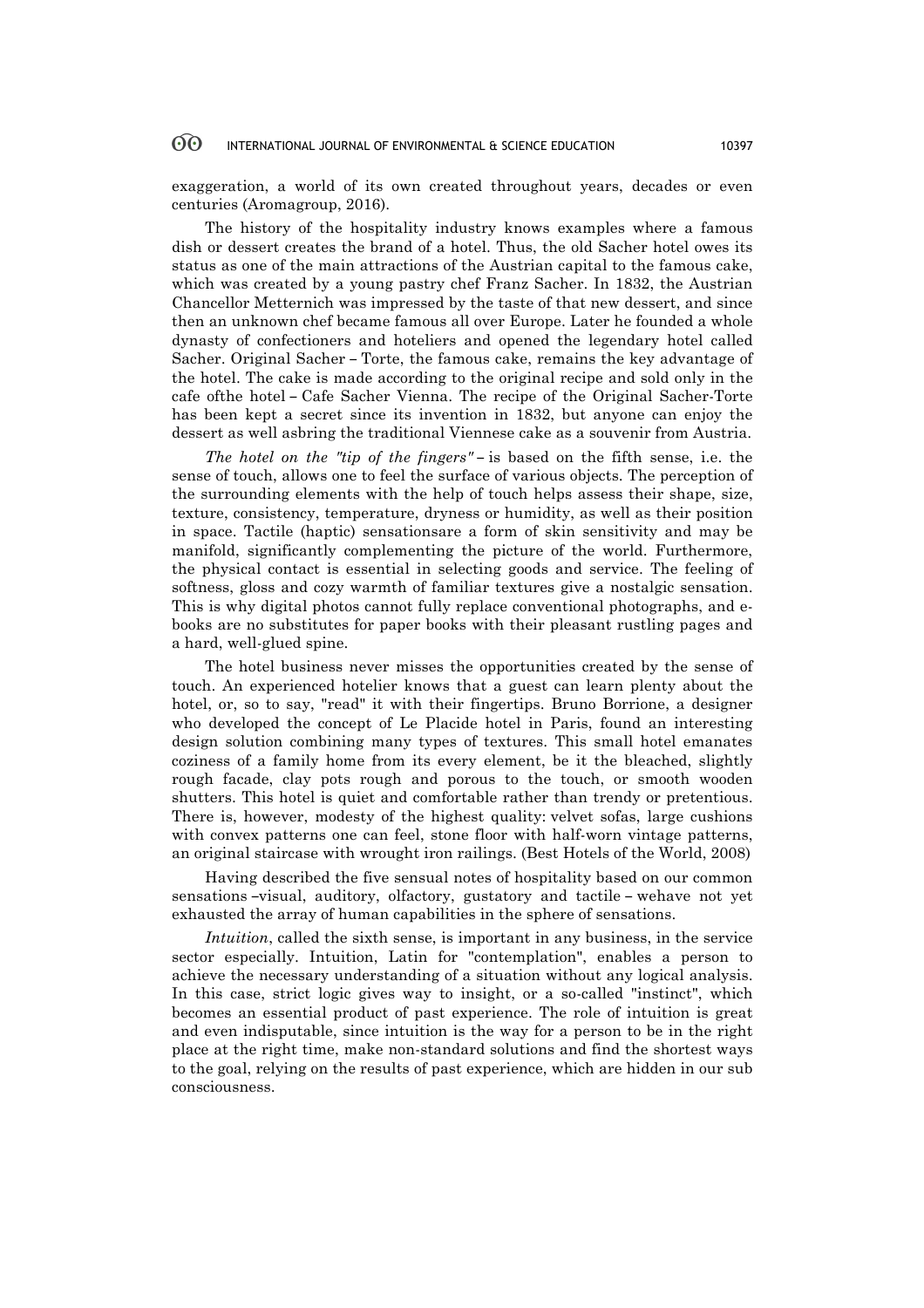Tourism market experts have studied the hospitality of European hotels and determined what countries have hotels which treat their guests in the best way possible. The friendliness of the serving personnel of the European hotels was assessed according to a 100-point scale. The survey showed that the most hospitable personnel in Europe worked at Austrian hotels. In this ranking, Austria earned 95.5 points. The three leaders also included Italy (95.3) and Ireland (95.1). The hotels of the northern Europe also differ in their hospitality. Poland and the Netherlands were ranked next. France earned the 10th place with its 94.1 points.

Intuition in the hotel business helps personnel to ensure the peace and safety of their guests even in difficult and unusual situations, providing them with maximum care and attention. A striking example of intuition in professional activities is the development of the professional standards of hospitality and offering guest service within those standards. Any professional standards are a framework within which people work, but a person is not a machine and therefore, while observing the prescribed rules, one intuitively feels the specific aspects of this or that situation, allowing for a quick and correct decision-making. All professional standards of hospitality are tailored to the mechanisms of natural human control: the sense of responsibility, empathy, guilt, pride, etc. But, at the same time, they rest on the common humanitarian values, and every employee is well aware of that fact.

In particular, the Golden Standards of Hospitality in Ritz-Carlton declare the necessity of a genuine care and attention to the guests, which means creating a natural and relaxed atmosphere, telephone etiquette and a mandatory escort of the guests around the hotel. Those rules must not only be observed with a mechanical precision, but rather give room to the ability to feel the situation and make the right decisions. Guests can unfortunately be challenged and may need the help of the hotel staff. In this case, each employee of Ritz-Carlton must do their best to comfort the guest and assist them as quickly as possible even if it is outside their direct duties. For example, a guest lost his / her luggage and has no personal belongings, or becomes sick, or runs late for an important meeting; there may be a wide range of difficult situations, but the personnel must act promptly and reasonably in any of those.

*The power of impression* is called the "seventh sense". The impression (from Latin "impressio") is the image, reflection or trace left in the mind of a person by the surrounding pictures of the world or events. The power of impression always results from a kind of unique and masterful musical piece, where every "sensual note" is played.

Upon building its marketing policy, a hotel must weigh the doses of all sensual elements used as if on the scales. Music, smell, taste, sensitivity of staff, etc. – at the final stage, all those elements should fall into their places in the puzzle of the overall impression of the hotel, creating a branded feeling. Everyone knows the expression "to sink into heart", which means to make a strong and lasting, perhaps unforgettable, impression. This is the reason why every hotel aims to ensure that the impression of their guests from staying in the hotel is not only enjoyable, but also strong. For example, the atmosphere of Lebombo hotel located in the famous Kruger Park in South Africa can impress anyone, even the most sophisticated guests (Dzhandzhugazova, 2013). Everything in the hotel tells the story about an exciting adventure of the life in a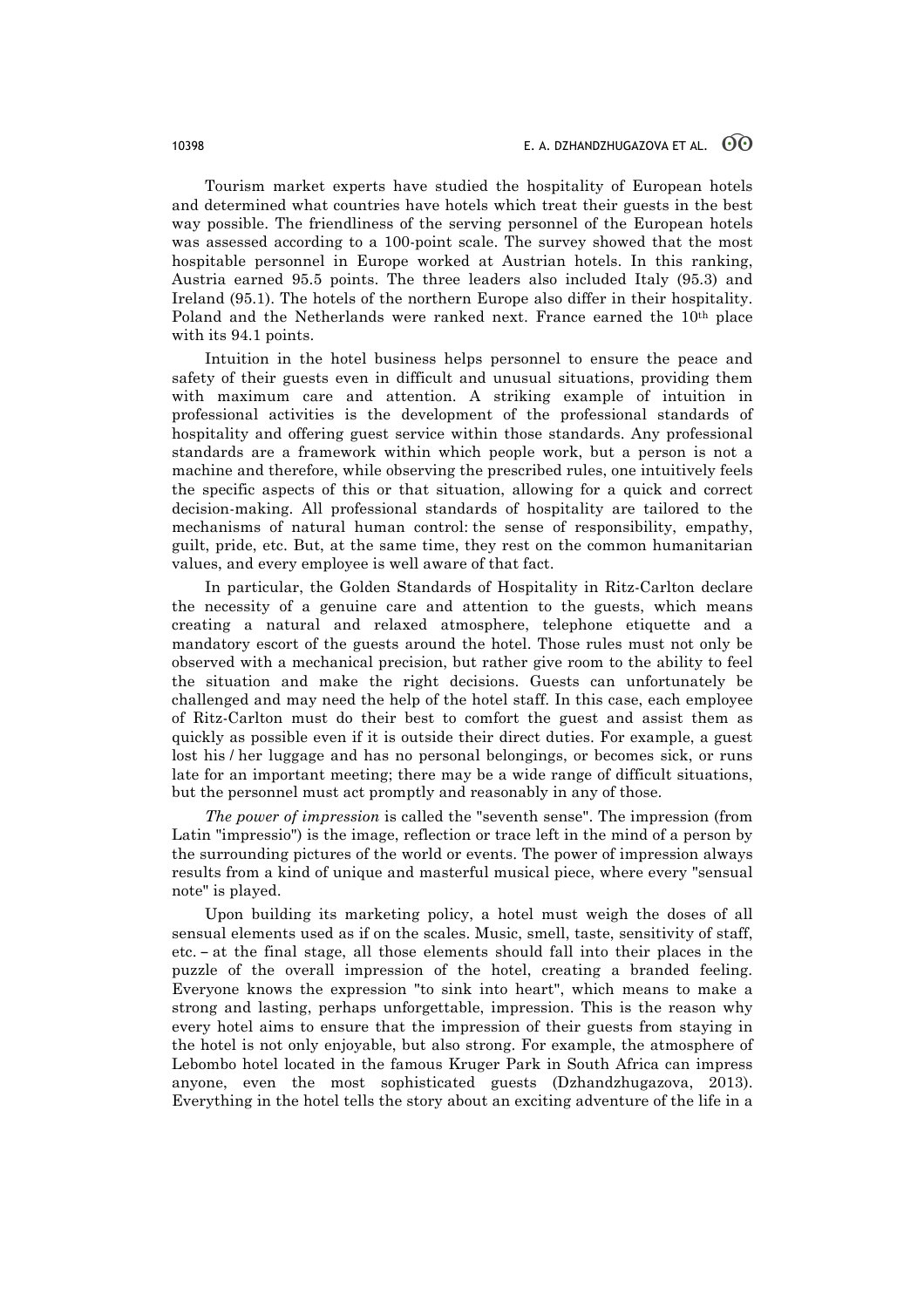design hotel, or, on the contrary, about a comic quest for a switch or a disappearing bathroom door. Surprising may be the very wall of earth blocks around the territory of the hotel, or even the bungalows made of glass (Frontdesk, 2013).

The guests are as visible as possible, and, watching the animals of the park, they themselves become objects of observation. An elderly baboon, quietly swinging on a designer plastic hammock of your balcony can provoke mixed but fairly strong feelings; or lying in the bath, you can watch the life of hippos in the river under the cliff a few steps away, since the bathtub is positioned over that cliff. (Blinovа, 2007) Such transparent life is the main entertainment or torment of guests, but it provides above all a very strong and lasting impression that will never be forgotten.

### **Implications and Conclusion**

Innovative technologies in hospitality are an obvious change of their delivery. This process may be expressed as a new service product, technology, or individual elements of its implementation; as the arrangement of hotel operations; as new approaches to the management or marketing of the hotel. Innovative technologies in the hotel industry target the effective satisfaction of the needs of consumers and the increase in the competitiveness of services organization.

Having considered all the details of the innovative hospitality marketing mix based on its "sensual notes," we should emphasize that the sensory marketing tool smust be used in a delicate and balanced manner. The most common aspect of this marketing type is the impact on the guests through sounds or smells. Furthermore, aroma-branding can be used for marketing purposes by creating intentional association of a particular scent with a specific brand or organization to identify products or services of the organization.

The application of sensory marketing as one of the innovative methods of hotel marketing may become a distinct competitive advantage of a hotel and attract new customers.

### **Disclosure statement**

No potential conflict of interest was reported by the authors.

### **Notes on contributors**

**Elena A. Dzhandzhugazova**, Doctor of Economics, Professor, Director of the Research Institute for the hospitality industry, PlekhanovRussianUniversity of Economics, Moscow, Russia.

**Ekaterina A. Blinova**, PhD (Economics) Associate professor, Hospitality and Tourism Department Plekhanov Russian University of Economics, Moscow, Russia.

**Liubov N. Orlova**, PhD (Economics) Associate professor, Entrepreneurship and Logistics Department Plekhanov Russian University of Economics, Moscow, Russia.

**Marianna M. Romanova**, PhD (Economics) Associate professor, Hospitality and Tourism Department Plekhanov Russian University of Economics, Moscow, Russia.